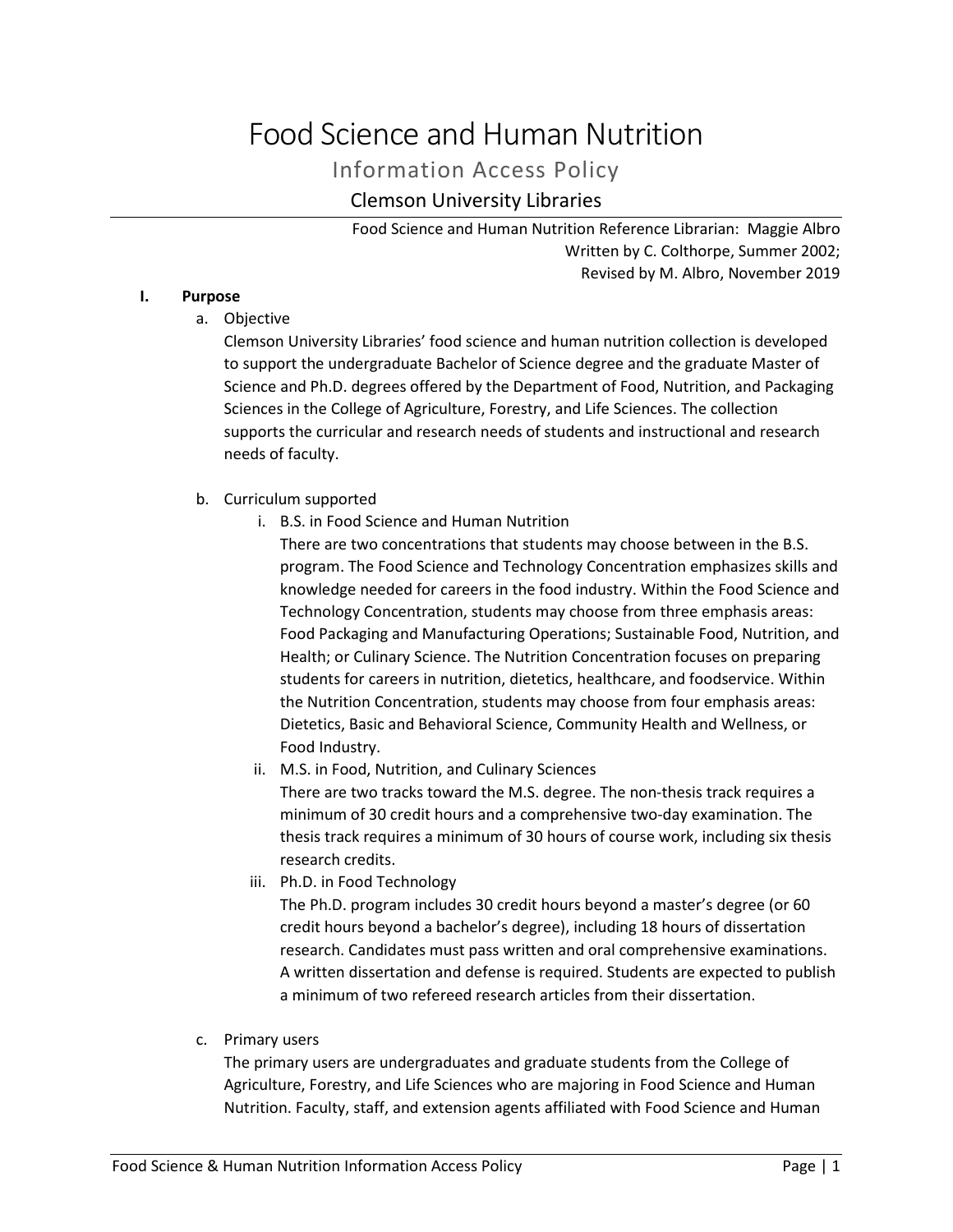Nutrition are also considered primary users.

d. Secondary users

Undergraduates not majoring in the sciences often choose topics from Food Science and Human Nutrition for their English papers. Many Food Science and Human Nutrition Sciences topics are now "hot news" (*i.e.* food safety, fad diets). Materials are purchased that cover these topics in both a scholarly, academic matter and in laymen's language for the undergraduate who is not a science major.

Much of the material in food science and human nutrition is interdisciplinary. Materials bought for this department are used by faculty, students, and staff in many other life science departments.

Community residents also use the Food Science and Human Nutrition materials, especially in the area of culinary arts.

# **II. Scope of the Collection**

The collection is housed between Cooper Library and Offsite Storage, with the exception of some materials available in a stable online format. Collecting efforts are aimed at maintaining a well-rounded collection, with special strengths in the areas of current research at Clemson University and in areas where degrees are given, but which also provides materials for students in all areas of Food Science and Human Nutrition and which will in the future provide an adequate basic collection as research interests change.

a. Format guidelines

Monographic material will be purchased in print and/or electronic format. Journals, handbooks, manuals, and encyclopedias will be in electronic format, if available. DVDs will be purchased as requested by the faculty.

b. Language guidelines

Primarily English-language materials will be selected. If materials in other languages are collected they must generally contain information not readily available in English.

c. Geographical guidelines

No geographical guidelines will be used for materials related to human nutrition. Materials dealing with food processing will be made with an emphasis on those food processed in South Carolina, however materials dealing with other regions will be purchased to provide support to research and curricular activities.

- d. Chronological guidelines Most books considered for purchase are current; materials published prior to the most recent five years are purchased very selectively.
- e. Types of materials excluded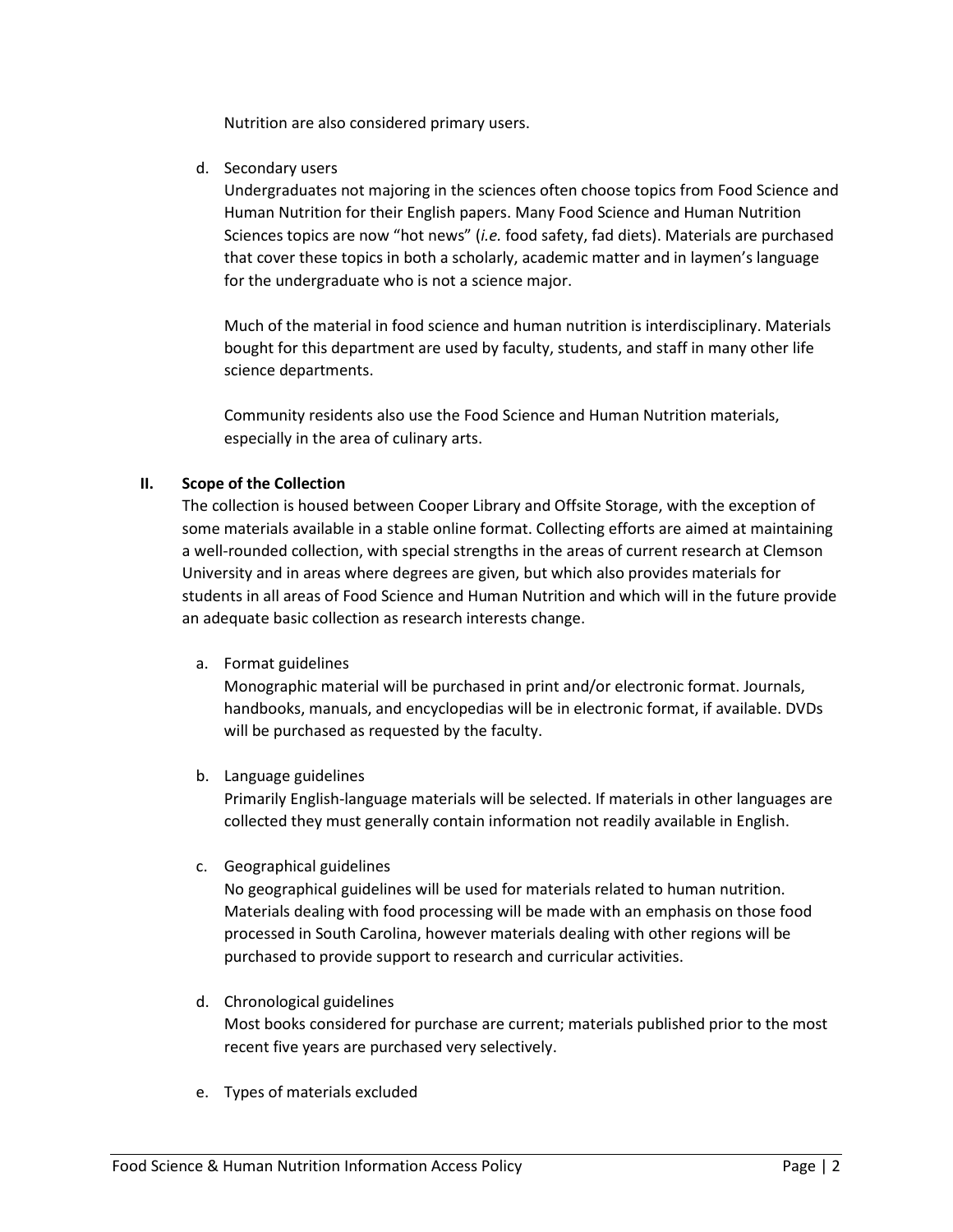The following materials will be excluded unless there is an extraordinary need and/or a specific request:

- i. Workbooks
- ii. Computer software
- iii. Rare materials
- iv. Textbooks

# **III. Subject Classifications Collected**

| <b>Primary Subject Classifications:</b>           |                 |
|---------------------------------------------------|-----------------|
| Food processing and manufacture                   | TP 368 - TP 456 |
| Nutrition. Foods and food supply                  | TX 341 - TX 641 |
| Cooking                                           | TX 642 - TX 840 |
| Food and food supply in relation to public health | RA 601 - RA 602 |
| Diet therapy. Dietary cookbooks                   | RM 214 - RM 258 |
| Vitamin therapy                                   | <b>RM 259</b>   |
|                                                   |                 |

# **IV. Core Food Science and Human Nutrition Journals**

| Annual Review of Food Science and     |
|---------------------------------------|
| Technology                            |
| <b>British Journal of Nutrition</b>   |
| <b>Cereal Chemistry</b>               |
| Comprehensive Reviews in Food Science |
| and Food Safety                       |
| Critical Reviews in Food Science &    |
| Nutrition                             |
| <b>Food and Chemical Toxicology</b>   |
| <b>Food Chemistry</b>                 |
| <b>Food Control</b>                   |
| <b>Food Engineering Reviews</b>       |
| Food Hydrocolloids                    |
| Food Microbiology                     |
| Food Packaging and Shelf Life         |
| <b>Food Quality and Preference</b>    |
| <b>Food Research International</b>    |
| Food Science and Biotechnology        |
| <b>Food Science and Nutrition</b>     |
| International Journal of Food Science |
| &Technology                           |
| Journal of Agricultural and Food      |
| Chemistry                             |
| <b>Nutrition Research</b>             |
| Trends in Food Science & Technology   |

Journal of Applied Microbiology Journal of Food Processing and Preservation Journal of Food Protection Journal of Food Quality Journal of Food Science Journal of Food Science and Technology Journal of Functional Foods Journal of Human Nutrition and Dietetics Journal of Nutrition Journal of Nutrition and Metabolism Journal of Nutritional Biochemistry Journal of Nutritional Medicine Journal of Nutritional Science Journal of Nutritional Sciences and **Dietetics** Journal of the Science of Food and Agriculture Molecular Nutrition and Food Research Nutrition & Dietetics Nutrition and Metabolism Nutrition Bulletin Nutrition Journal

# **V. Core Food Science and Human Nutrition Databases and Indexes** Biological and Agricultural Index Plus BIOSIS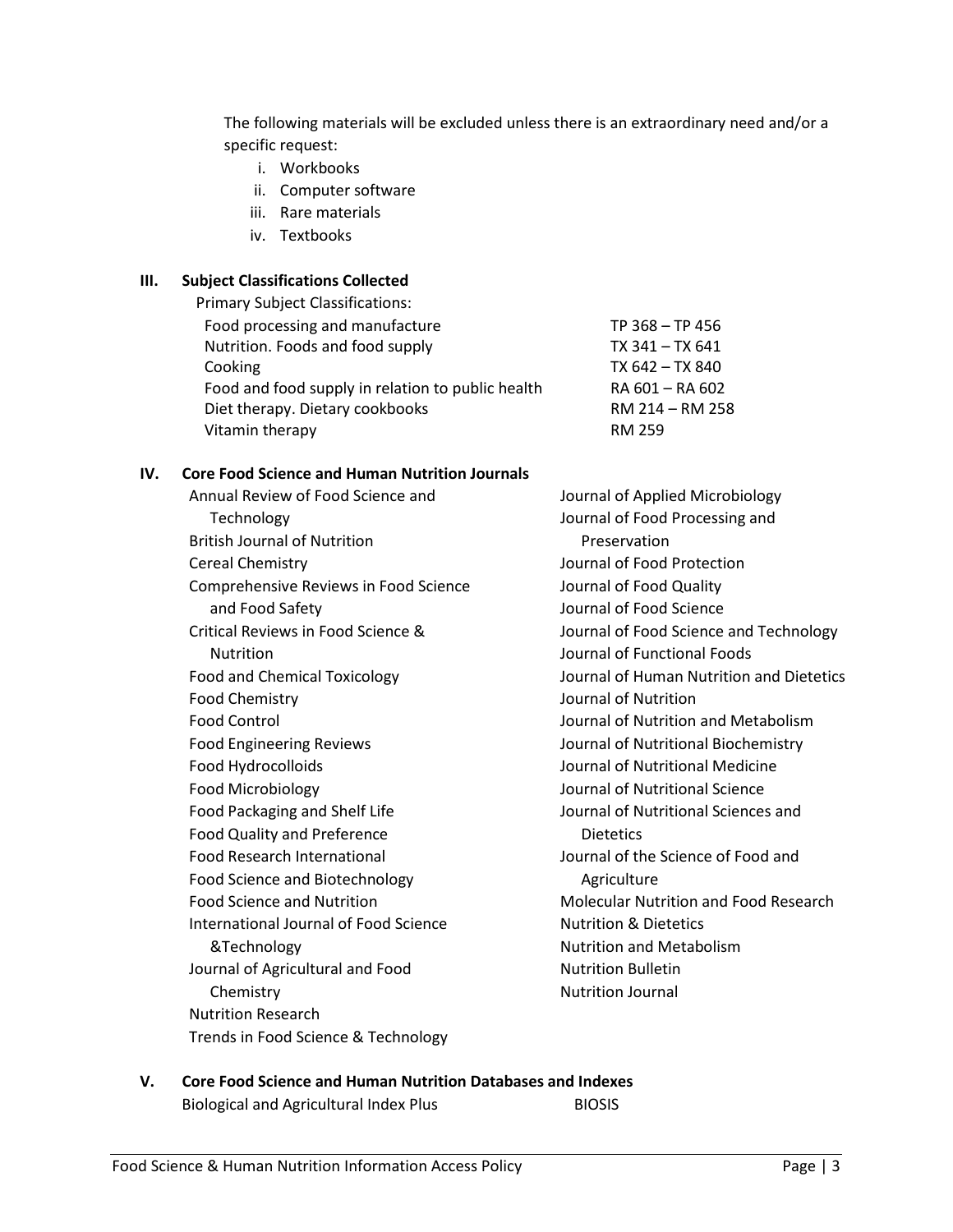CAB Direct CINAHL Plus Food Science and Technology Abstracts Medline (PubMed)

Mintel Global New Products Database PubMed (Medline) Web of Science

# **VI. Access to Information not Available On-site**

a. Remote Storage

Online request forms and document delivery enable access to materials in Clemson Libraries' remote storage facilities within 24 business hours.

b. Interlibrary Loan

The primary access point for journals and secondary access point for books not owned or accessible by Clemson Libraries will be Interlibrary Loan. This service is free to Clemson University students, faculty, and staff.

c. PASCAL Delivers

The primary access point for books not owned or accessible by Clemson Libraries will be PASCAL Delivers. This service provides access to books owned by other academic libraries in the state of South Carolina and is free to Clemson University students, faculty, and staff.

# **VII. Selection Tools Used**

- a. Faculty and student requests and recommendations
- b. Course syllabi
- c. Major Food Science and Human Nutrition journals
- d. Food Science and Human Nutrition society websites and catalogs
- e. Publishers' websites and catalogs
- f. An approval plan
- g. GOBI online database
- h. Circulation, Interlibrary Loan, and PASCAL Delivers activity

# **VIII. Deselection Guidelines**

Monographic material, with an imprint of 15 years ago or earlier, which has not circulated for the last ten years, will be reviewed for deselection. Statistical reports are available for review of these titles. Due to the need to maintain materials for historical research and/or reference, older materials may be kept even if they have not circulated recently. If a book has not circulated and is historically important, Special Collections will be asked to house it. If Special Collections does not take the item, storage will be considered if the item is rare or unique to Clemson.

# **IX. Evaluation Tools**

- a. Circulation, recall, internal use
- b. Interlibrary Loan and PASCAL Delivers requests
- c. *Journal Citation Reports*

# **X. Collection Assessment and Planning**